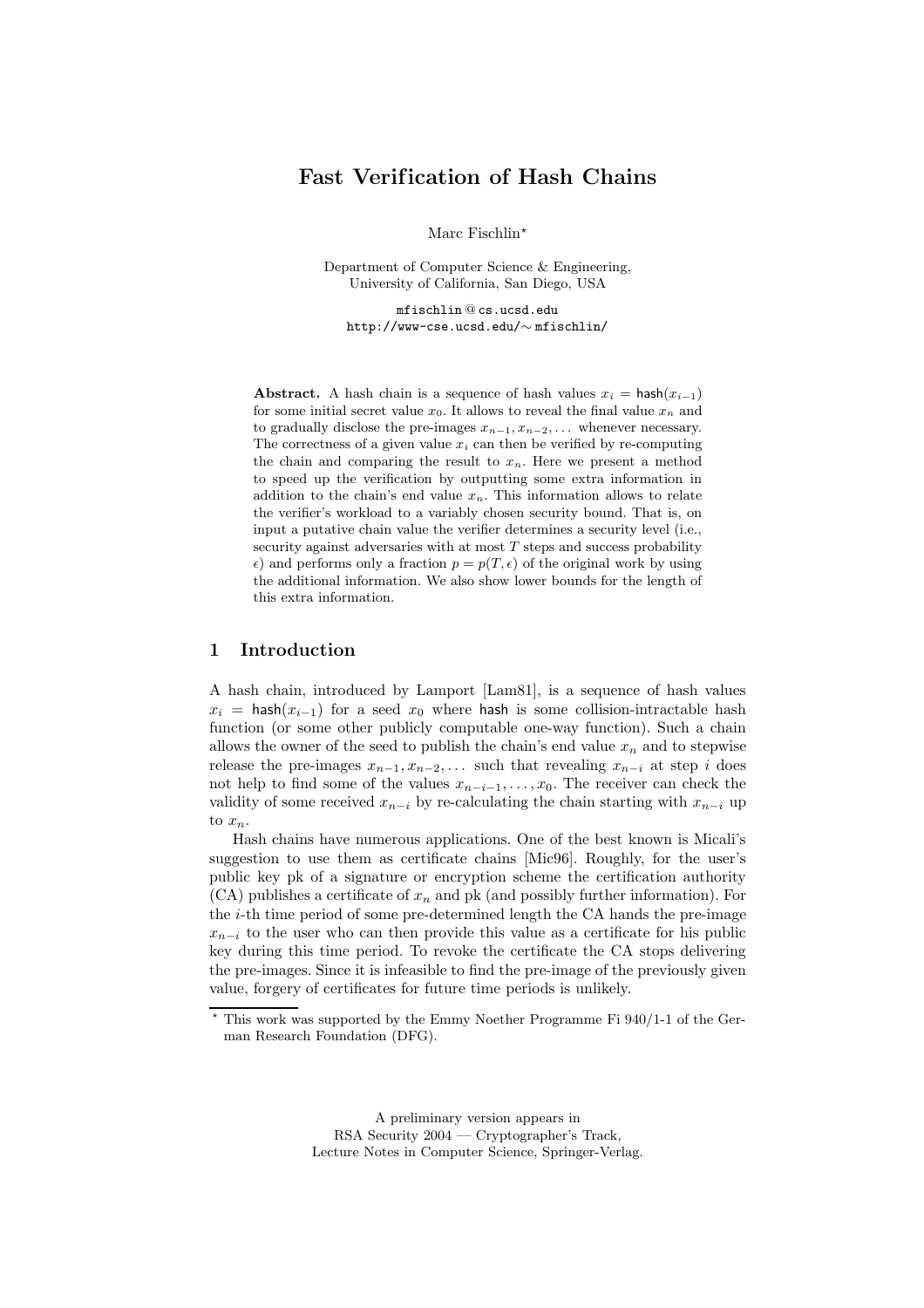Other applications areas of hash chains include the design of micropayments schemes [HSW96,RS97], the S/KEY one-time authentication (RFC 1760) [Hal94,Hal95], securing routing information (e.g., [HPT97,HJP02,HPJ03]) and spam-fighting protocols [DGN03]. Similarly, one-way chains —where the hash function is replaced by a one-way function— have been deployed for the BiBa signature scheme [Per01] and for multicast authentication [PCST02].

In some of the aforementioned areas the verification procedure can be shortened significantly. Namely, if the verifier stores a previously verified chain value  $x_m$  for  $m < n$ , then the next time a value is presented, the verifier merely has to re-calculate the chain up to the stored value  $x_m$ . However, considering certificates for example, the owner of the seed may visit some sites only sporadically. Similarly, for routing protocols the information may be passed unfrequently. Or, the verifier may not be able to store previous chain values due to memory limitations or other restrictions. Finally, in some solutions, like the anti-spam solution of Dwork et al. [DGN03], the values are not released gradually but rather require the verifier to re-compute a full hash chain. Hence there are cases where large parts of the chain may still have to be verified.

Related Results. The need for faster verification of hash chains has immediately lead to so-called hash trees [Mer88]. Such constructs condense the long chains to tree-like structures such that the path from any value to the published root shrinks to logarithmic length. Unfortunately, in order to verify a given value the user has to supply logarithmically many inner nodes of the tree as a proof of correctness. Hence, two of the advantages of hash chains, low communication complexity and structural simplicity, vanish and are traded for faster verification.

Interestingly, quite a few efforts have dealt with the problem of fast *computation* of intermediate values  $x_i$ , for both chains and trees [CJ02,JLMS03,Sel03]. That is, if the user only stores the seed  $x_0$  then, in order to release  $x_i$  of a hash chain, he needs to re-calculate the chain starting with  $x_0$  up to  $x_i$ . It is preferable for the seed owner, of course, to keep some intermediate values  $x_{i_1}, \ldots, x_{i_k}$ confidentially, and to recover any  $x_i$  from these values much faster.

The results in [CJ02,JLMS03,Sel03] give constructions for storing and recovering intermediate values of chains and trees. They also give lower bounds showing that the constructions are optimal with respect to time/storage tradeoffs. However, none of these solutions improves the verification time. This is especially true for the hash chains, and which would lessen the disadvantage of chains versus trees.

Our Results. Our solution is to let the owner of the seed generate some supplementary information which is published together with the chain's end value  $x_n$ . This extra information then allows to improve the verification time when the verifier is presented an allegedly correct chain value. Specifically, for security bound T and  $\epsilon$  on the adversarial running time and success probability, respectively, our construction allows to decide correctness after roughly a fraction  $p = (\log T + \log \frac{1}{\epsilon})/128$  of the original workload. Here, the workload is the number of hash function evaluations (i.e., it is equal to i if  $x_{n-i}$  is given).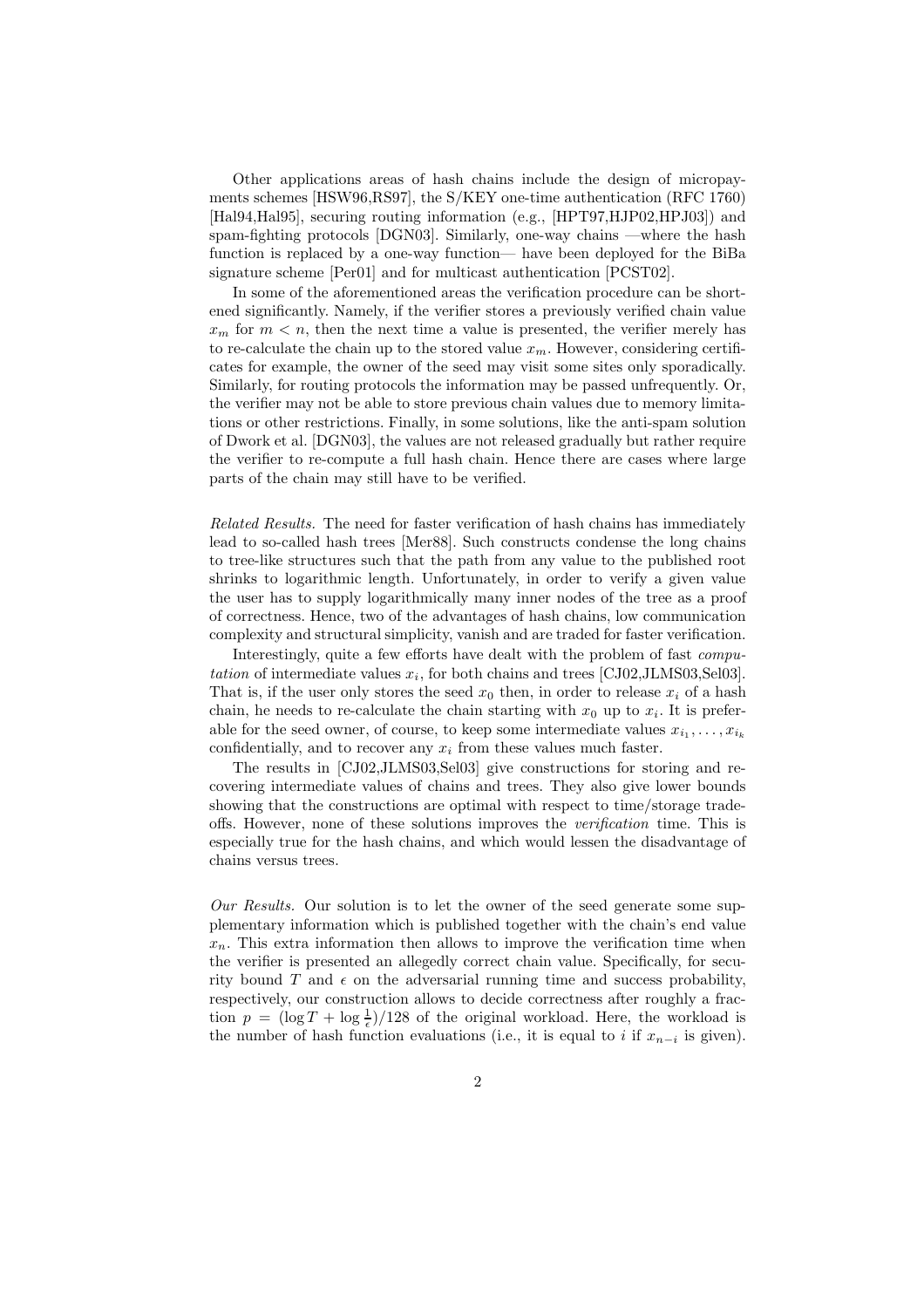Alternative choices for the constant 128, depending on parameter settings, are possible.

The interesting property of our construction is that the two security parameters T and  $\epsilon$  can be chosen individually by any verifier, even differently for each verification run. Once the verifier has selected "his" security level this determines the fraction  $p = p(T, \epsilon)$  of hash chain computations. In other words, the more liberal the verifier chooses the security level the less work he has to carry out. In this sense, the property is related to the notion of progressive verification, recently introduced in the context of message authentication in [Fis03].

We emphasize that the security level  $(T, \epsilon)$  for the fast verification should not be confused with security of the hash functions against collision-finders. As for collisions we know that, by the birthday paradox, collisions for hash functions with *n*-bits output can be generated with probability more than  $1/2$  within  $2^{n/2}$  steps. Once such a collision is found the complete hash chain becomes disaffected. In our model, we simply assume that finding such collision is beyond feasible attacks. Security here refers to attacks in which the verifier should be forced to perform more than a fraction  $p(T, \epsilon)$  of the work; even if the adversary overcomes this security bound the verifier can may still raise the level for the next verification.

In our solution the extra information the seed owner attaches to  $x_n$  is called a check-bit vector. As explained, this check-bit vector is a universal parameter enabling different security/workload levels for the verifiers. Another interesting characteristic, in addition to the time improvement, is the length of such checkbit vectors: very long vectors may outweigh the gain in verification time. We therefore investigate lower bounds for this length.

The bounds on the length of check-bit vectors vary with the way the vectors are created. In the most simple case the extra information is chosen according to the time period  $i$  and merely consist of some fixed number of the bits of the intermediate value  $x_{n-i}$ . For this type of schemes, under which our construction falls, we show that approximately<sup>1</sup> (log  $T-\log n+\log\frac{1}{\epsilon}$ ) log n bits are required. In comparison, our solution produces check-bit vectors of about  $128(\log_2 n - 4)$  bits, which for  $n = 1,024$ ,  $T = 2^{40}$  and  $\epsilon = 2^{-20}$  and  $p = 48.5\%$  for example, yields respectable 768 bits. Still, this is better than the usual  $160 \log_2 n = 1,600$  bits to communicate the inner nodes of a tree, and the communication of the public check-bit vector amortizes over the time periods. Yet, hash trees are usually much faster verifiable, in particular with respect to "standard" security levels.

Organization. In Section 2 we define check-bit schemes and their security formally. We present our lower bounds in Section 3 and our construction appears in Section 4. We conclude with a brief discussion in Section 5.

# 2 Definition

In the most simple form, a hash chain (for a given length parameter  $n$ ) can be described by two algorithms  $G$  and  $V$ , the generator and verification algorithm.

 $\frac{1}{1}$  The bound depends on further parameters not discussed here in the introduction.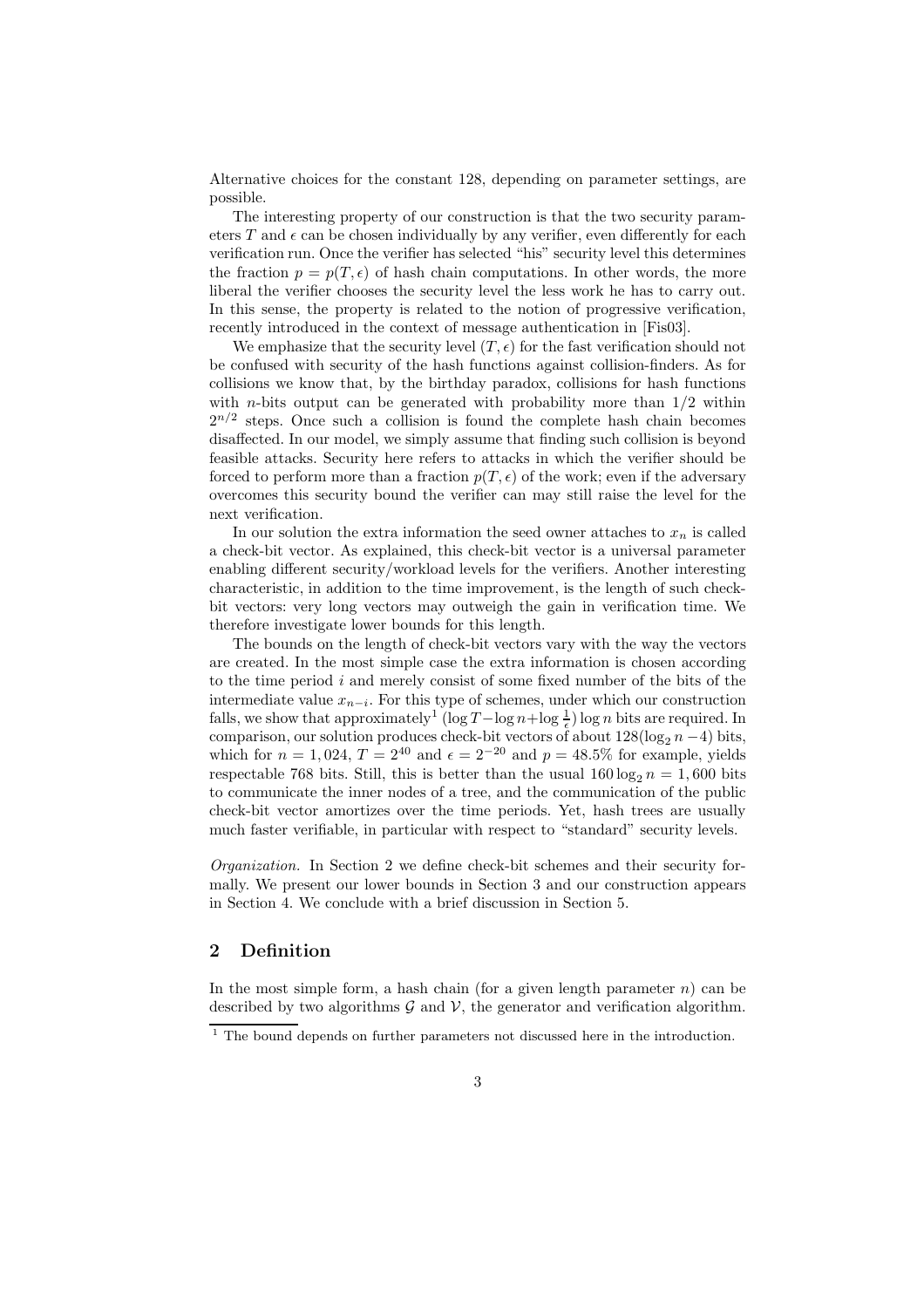The former algorithm simply chooses a random  $x_0$  and computes the chain up to  $x_n$ , and the verifier on input  $x_n$  and some putative chain value x for time period *i* merely checks that  $\text{hash}^i(x) = x_n$ .

Check-Bit Schemes. Here we augment the basic hash chain generation and verification. Algorithm  $\mathcal{G}$ , when generating the chain for seed  $x_0$ , repeatedly runs a deterministic selection algorithm  $\mathcal S$  as subroutine for each hash function iteration. For each such execution, for  $i = n - 1$  down to 0, algorithm S produces a string  $cb_i$  (possibly the empty string  $\lambda$ ), which is determined by the time period number *i*, the intermediate value  $x_{n-i}$  = hash<sup>n-i</sup>( $x_0$ ) and the preceding strings  $\mathsf{cb}_{i+1}, \ldots, \mathsf{cb}_{n-1}.$ 

The so-called check-bit vector cb is the concatenation of all strings  $cb_0$ ,  $cb_1$ ,  $\ldots$ ,  $cb_{n-1}$ , ordered according to the release time. We assume that the position of  $cb<sub>i</sub>$  within cb and its length are recoverable from cb; this clearly inhibits lossy encodings and we thus call the constructions allowing to recover  $cb<sub>i</sub>$  schemes with lossless encoding. Nonetheless, since we only deal with such schemes throughout the paper we often drop this appendix. Let  $\mathsf{cb}_{\geq i}$  be the string  $\mathsf{cb}_i||\dots||\mathsf{cb}_{n-1}$ and set  $\mathsf{cb}_{>i} = \mathsf{cb}_{>i+1}$  for  $i \leq n-1$  (where  $\mathsf{cb}_{>n-1} = \lambda$ ).

As before, the verifier  $\mathcal V$  takes a value x and integer i together with the chain's end value  $x_n$  as input, and verifies that x is the correct pre-image for time period  $i$ . This time, however, the verifier also gets the check-bit vector  $cb$  as extra input and uses this value to shorten the verification: For each hash function iteration in time period j the verifier now also calls  $\mathcal{S}(j, \mathsf{hash}^{j-i}(x), \mathsf{cb}_{>j})$  and compares the result to the given  $cb<sub>i</sub>$ . If a mismatch occurs then reject, else continue (possibly up to the chain's end).

Moreover, the verifier gets two parameters T and  $\epsilon$  representing the bounds on the adversarial running time and success probability (both characteristics are specified below). Instructively, one may think of these two variable security parameters as determined by  $\mathcal V$  before starting the verification, although for ease of notation we sometimes set these parameters instead and then provide these fixed values to the verifier.

**Definition 1.** A check-bit scheme with lossless encoding and for parameter n is a triple  $(\mathcal{G}, \mathcal{V}, \mathcal{S})$  of algorithms (of which  $\mathcal{G}$  is probabilistic) such that

#### Algorithm  $G$ :

- picks a seed  $x_0$  according to some efficiently samplable distribution,
- computes  $x_i$  = hash $(x_{i-1})$  for  $i = 1, 2, ..., n$ ,
- computes  $\mathsf{cb}_i = \mathcal{S}(i, x_{n-i}, \mathsf{cb}_{>i})$  for  $i = n-1, \ldots, 0$ ,
- *outputs*  $(x_0, x_n, cb)$ .

#### Algorithm  $\mathcal V$ :

- gets inputs  $x_n$ , cb and x, an integer i as well as T and  $\epsilon$ ,
- repeats the following until  $i = 0$  or halt:
	- if  $\mathsf{cb}_i \neq \mathcal{S}(i, x, \mathsf{cb}_{>i})$  then reject and stop<sup>2</sup>
	- else set  $i \leftarrow i 1$  and  $x \leftarrow$  hash $(x)$

<sup>&</sup>lt;sup>2</sup> Here  $V$  recovers  $cb_i, cb_{>i}$  from cb.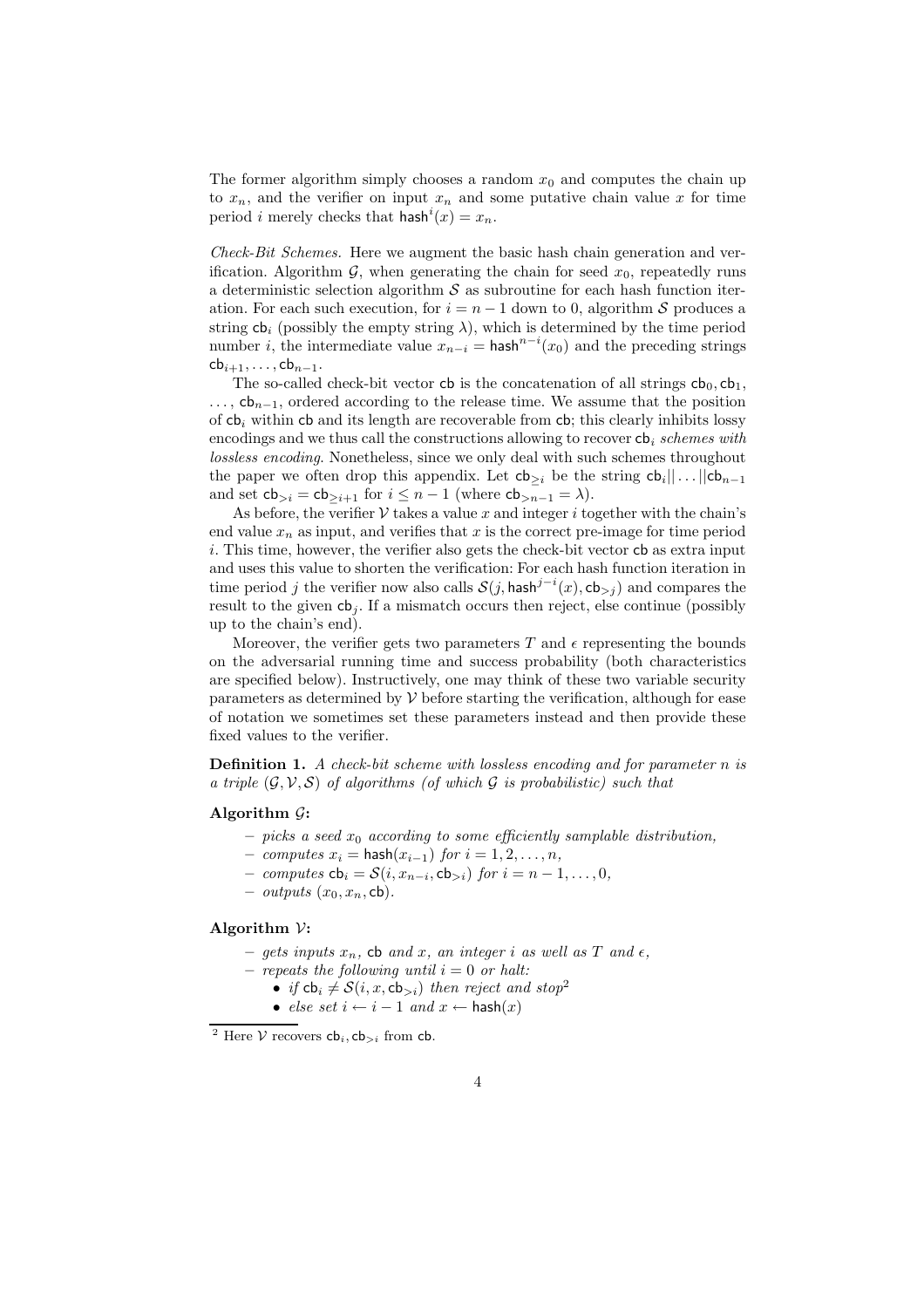– if  $x = x_n$  then accept, else reject.

#### Algorithm S:

- takes an integer i, a value x and a string  $\mathsf{cb}_{>i}$  as input,
- computes and returns  $cb_i = S(i, x, cb_{>i}).$

In addition, the scheme is complete, i.e., the verifier never rejects a valid input  $x_n$ , cb, i and  $x = x_{n-i}$  produced by G, independently of T and  $\epsilon$ .

Note that the selection algorithm  $S$  is defined to be deterministic. On one hand, this simplifies the definition and analysis significantly. On the other hand, it does not weaken the model too much. Namely, for a given hash function hash define hash' $(x_i||r) =$  hash $(x_i)||r$  such that r remains unchanged during the iterations. If  $x_0||r$  is chosen at random by  $\mathcal G$  then  $\mathcal S$  can use r as externally provided random coins. This corresponds, of course, to public coins, as the right part of the chain's end value  $x_n||r$  is output, too. However, public randomness ensures that any verifier can re-calculate the selection algorithm's output and compare it to the given check-bit vector.

Attacks. In order to define security we have to specify the attack mode first. We measure the running time  $T$  of the adversary by counting the hash function evaluations only. Formally, we therefore provide the attacker with an oracle  $\mathsf{hash}(\cdot)$ which she can access, but for which "guessing" images, i.e., generating images without querying the oracle, is infeasible. We let  $\epsilon \in [0,1)$  represent a bound on the adversary's success probability

We also introduce a parameter  $p \in [0,1)$  which bounds the fraction of the original work the verifier performs, at least if the position of the given value exceeds a certain distance  $\Delta$  from the end. This offset allows to overcome the problem of verifying values within the given bound if the values are too close to the end, e.g., checking the second to last value with less than 50% of the work. Nonetheless, the offset should be small and, in particular, not depend on the chain length n in order to rule out trivial solutions like  $\Delta = n$ . It may, however, depend on the adversarial bounds because  $\Delta$  is likely to depend on p which, in turn, varies with  $T$  and  $\epsilon$ .

We now define the following experiment for a check-bit scheme  $(\mathcal{G}, \mathcal{V}, \mathcal{S})$  with parameter n:

Experiment  $Exp_{\mathcal{A}}(T, \epsilon, p, \Delta)$ :

- Algorithm G generates  $(x_0, x_n, cb)$ .
- The adversary A gets as input  $(x_n, cb)$ . The adversary also gets access to the hash oracle hash( $\cdot$ ) and an oracle Release( $\cdot$ ) which takes integers j as input and returns  $x_{n-j}$ . Let r denote the maximum over all queries to Release (where  $r = 0$  if A has never queried the oracle).
- In addition to oracle queries the adversary performs internal computations and finally outputs  $(x, k)$ .
- The verifier V is invoked on  $(x_n, \text{cb}, x, k, T, \epsilon)$  and returns a decision after V hash function evaluations.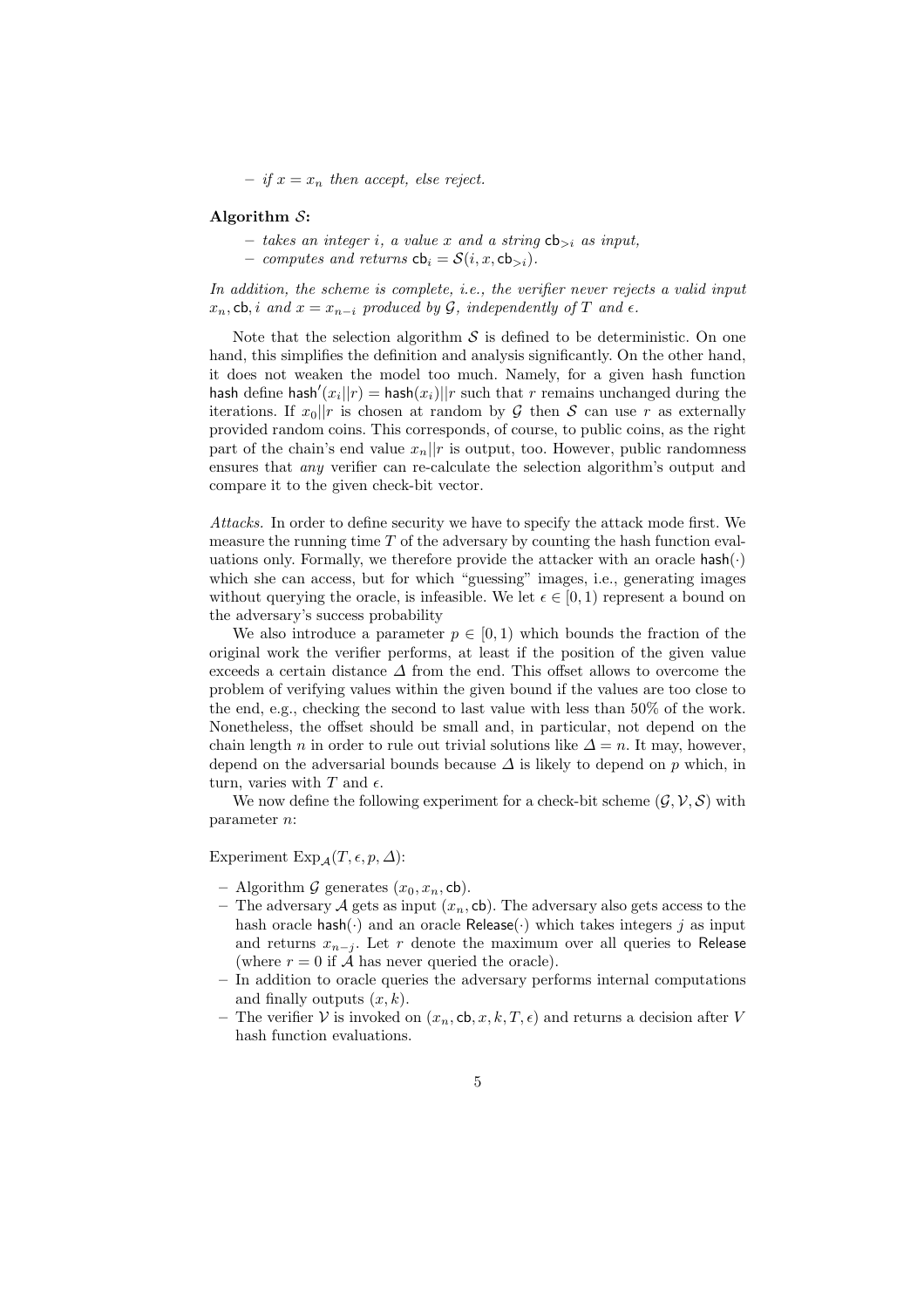We say that adversary A wins experiment Exp<sub>A</sub> $(T, \epsilon, p, \Delta)$ ,

- $-$  if the adversary makes at most  $T$  hash function evaluations, and
- if the adversary has queried the hash oracle about hash<sup>i</sup>(x) for all  $i =$  $0, 1, \ldots, |pk| - 1$ , and
- if the adversary has queried the oracle Release only about values smaller than k, i.e., if  $k > r$ , and
- if the position k exceeds the offset, i.e., if  $k ≥ ∆$ , and
- if the verifier does not reject within  $V \leq pk$  hash function evaluations.

The mere purpose of letting the adversary query about the output is to charge the adversary's running time also for the time to verify the output.

Security. Informally, a check-bit scheme is  $(T, \epsilon, p, \Delta)$ -verifiable if no adversary running in time  $T$  can cause the verifier to perform a fraction  $p$  or more of the work with probability more than  $\epsilon$ . Here, the work refers to the number k of hash function evaluations required to verify the correct value  $x_{n-k}$  at time period  $k$ . As explained above, we usually envision the security bound as chosen by the verifier, and that this bound then determines the required fraction of the work. In this sense,  $p = p(T, \epsilon)$  is a function of the security level, and we call a check-bit scheme  $(p, \Delta)$ -verifiable if for any  $(T, \epsilon)$  it is  $(T, \epsilon, p(T, \epsilon), \Delta)$ -verifiable. More formally,

**Definition 2.** A check-bit scheme  $(\mathcal{G}, \mathcal{V}, \mathcal{S})$  with parameter n is  $(T, \epsilon, p, \Delta)$ verifiable if, for any adversary  $A$  running in time at most  $T$ , the probability of A winning experiment  $Exp_A(T, \epsilon, p, \Delta)$  is at most  $\epsilon$ . The scheme is  $(p, \Delta)$ verifiable if, for any adversary A and any  $T, \epsilon$ , the probability of A winning experiment  $Exp_A(T, \epsilon, p(T, \epsilon), \Delta)$  is at most  $\epsilon$ .

We have chosen a relative bound to measure the work to be performed, i.e., if  $p = 1/2$  then at time period  $3n/4$  the verifier needs  $3n/8$  hash evaluations, at time period *n* the verifier has to compute  $n/2$  hash values etc. Alternatively, one may define an absolute bound saying that the verifier has to do  $w = w(T, \epsilon)$ (or less) hash function evaluations, independently of the time period. But first note that such an absolute bound easily follows if we set  $w = pn$ . Second, some applications may bear in mind that verification is faster for the first time periods. In this case, it is preferable to have a relative work reduction saying that you save up to 50%, for instance, at any time period and independent of the length n of the chain.

### 3 Lower Bounds

We first show a lower bound for special check-bit procedures in Section 3.1. This bound holds for arbitrary security parameters  $T$ ,  $\epsilon$  and thus even yields a bound for the more liberal case of  $(T, \epsilon, p, \Delta)$ -verifiable schemes. The bound says that the selection algorithm  $S$  must essentially generate check-bit vectors of  $(\log T - \log hn + \log \frac{1}{\epsilon}) \log \frac{n}{\Delta}$  bits, where h is the maximum number of hash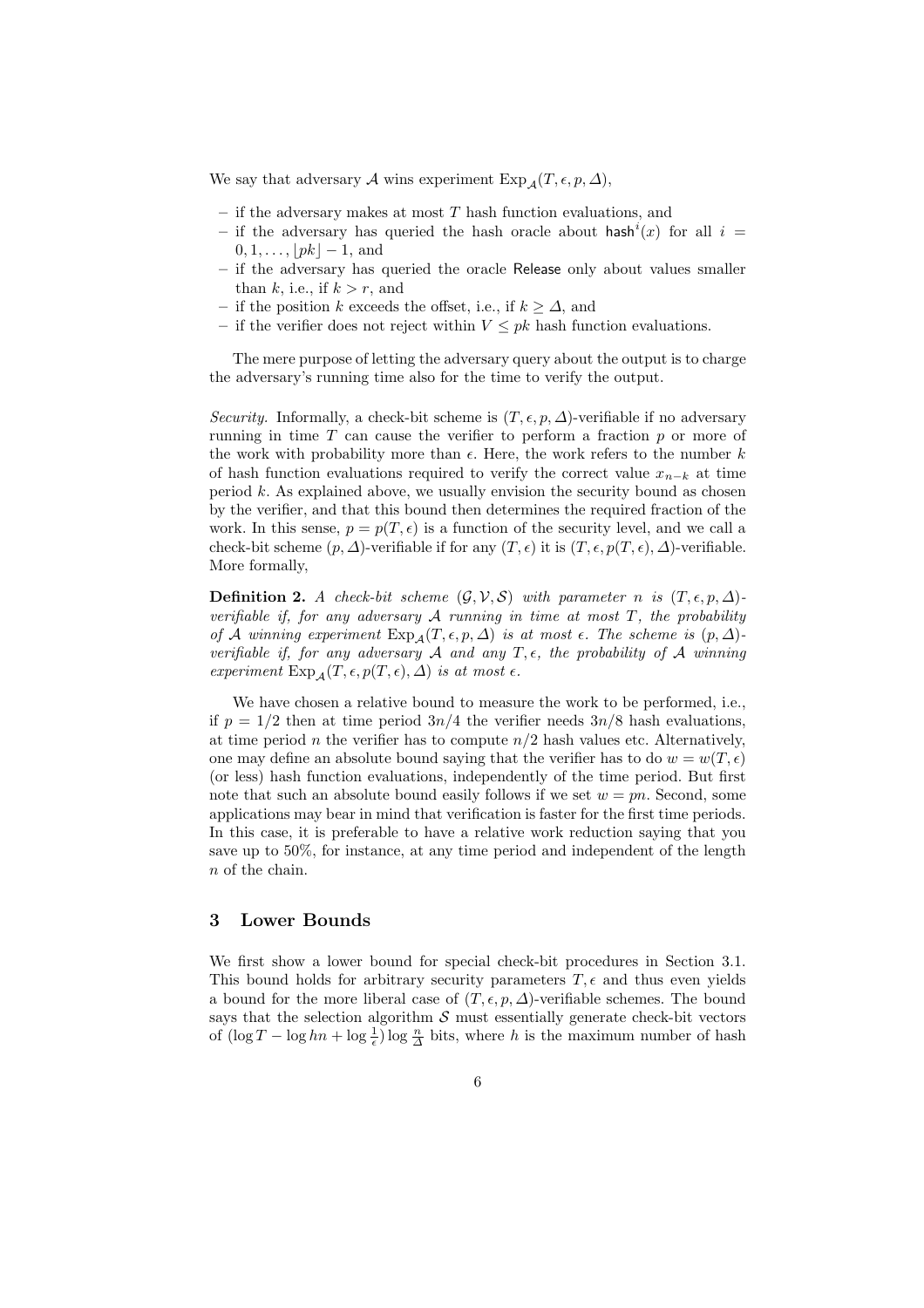function evaluations for each of the  $n$  iterations (including the ones for the computation of  $\mathcal{S}$ ).

The bound above holds for selection algorithms where the length of the output  $cb<sub>i</sub>$  may depend on the position i but not the intermediate value. We call such schemes *position-driven* selection algorithms:

**Definition 3.** Let  $(\mathcal{G}, \mathcal{V}, \mathcal{S})$  be a check-bit scheme (for parameter n). Algorithm S is position-driven if for any two seeds  $x_0, y_0$  we have  $|\text{cb}_i(x_0)| = |\text{cb}_i(y_0)|$ .

In general, the length of  $cb<sub>i</sub>$  may depend on the preceding values or check bits as well, and thus  $|cb_i(x_0)|$  can be different from  $|cb_i(y_0)|$ . In this case, the generator  $\mathcal G$  possibly outputs some seeds  $x_0$  with very short check-bit vectors. For such schemes we yet show in Section 3.2 that check-bit vectors with only a slightly smaller length than above must still be produced with high probability.

For both bounds, i.e., even if  $|\mathsf{cb}_i(x_0)| \neq |\mathsf{cb}_i(y_0)|$ , we make the following assumption which basically says that the adversary will find matching check bits for random samples with at least the guessing probability.

**Assumption 1.** Let  $(G, V, S)$  be a check-bit scheme with lossless encoding and parameter n. Then, for any i, we assume that for random  $x_0, y_0$  the probability that  $\mathsf{cb}_i(x_0) = \mathsf{cb}_i(y_0)$  is at least  $2^{-\min\{|\mathsf{cb}_i(x_0)|, |\mathsf{cb}_i(y_0)|\}}$ . The probability is over the choice of  $x_0$  and  $y_0$ .

#### 3.1 Lower Bound for Position-Driven Selection Algorithms

Throughout this section we use the following notation (visualized in Figure 1): We let  $[1, n]$  be the set of integers between 1 and n. Each integer represents the number of hash function evaluations that are required to verify a given value  $x$ at time period i.

We divide [1, n] into disjoint intervals. For this, let  $\alpha_0, \ldots, \alpha_I$  be a sequence of increasing values with  $\alpha_0 = 0$  and  $\alpha_I = 1$  for an appropriate integer I (which we will specify later). For  $\ell = 1, \ldots, I$  define the  $\ell$ -th interval  $\mathcal{I}_{\ell}$  to be  $[\alpha_{\ell-1}n +$  $1, \alpha_{\ell}n$ , where we assume for simplicity that all  $\alpha_{\ell}n$ 's are integers.

Let  $(\mathcal{G}, \mathcal{V}, \mathcal{S})$  be a  $(T, \epsilon, p, \Delta)$ -verifiable check-bit scheme with a positiondriven selection algorithm. For a seed  $x_0$  chosen by  $\mathcal G$  let  $c_\ell$  be the number of check-bit positions in the interval  $\mathcal{I}_{\ell}$ . Note that, by assumption,  $c_{\ell}$  does not depend on  $x_0$ . The sum over all  $c_{\ell}$ 's for  $\ell > \log \Delta$  is therefore the total number of check bits for which we prove our lower bound.



Fig. 1. Idea of Lower Bound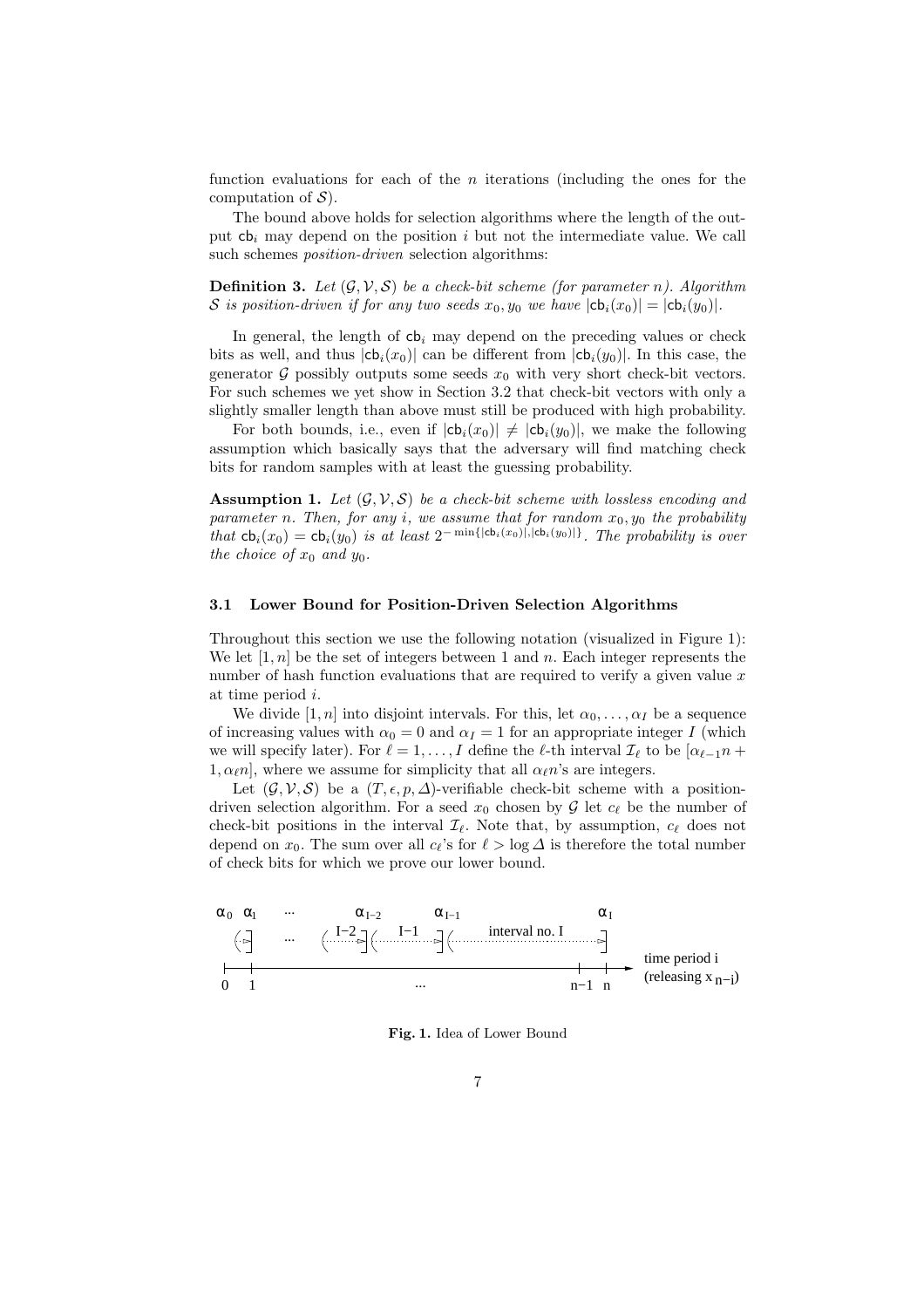In the sequel we set  $q = 1 - p$  for  $p > 0$  of the  $(T, \epsilon, p, \Delta)$ -verifiable scheme and we let  $\alpha_{\ell} = q \alpha_{\ell+1}$  for  $\ell = I - 1, \ldots, 1$ . Then  $\alpha_{\ell} = q^{I-\ell}$  for  $\ell \geq 1$  and each interval  $\mathcal{I}_{\ell}$  is of size  $p\alpha_{\ell}n$  and by a factor  $1/q$  larger than the previous one. Recall that we also assume that  $\alpha_{\ell} n$  is an integer for all  $\ell$ , thus n must be a power of  $1/q$  and we must have  $I = \log_{1/q} n$  for the number I of intervals. For instance, for  $p = 1/2$  we have  $\log_2 n$  intervals, each one half the size of the following one.

Let h be the maximum of G's hash function evaluations when computing  $x_i$ and  $cb_i$  in some *i*-th step. Then *h* includes the single evaluation to derive the next chain value and at most  $h-1$  hash function computations of S.

**Lemma 1.** For all  $\ell = \lceil \log_{1/q} \Delta \rceil, \ldots, I$  we have

 $c_{\ell} \geq \log_2 T - \log_2 hn - \log_2 \ln \frac{1}{1-\epsilon}$ 

Note that, for very small  $\epsilon$ , the term  $\log_2 \ln \frac{1}{1-\epsilon}$  becomes roughly  $\log_2 \epsilon$ . Hence, the smaller the error should be the more check bits are requried.

*Proof.* Suppose that for some interval  $\mathcal{I}_{\ell}$  the number  $c_{\ell}$  is strictly less than the given bound. We show how to construct an adversary  $A$  then that runs at most  $T = 2<sup>t</sup>$  steps and succeeds with probability more than  $\epsilon$  in making the verifier evaluate more than a fraction p of the  $k = \alpha_{\ell} n$  iterations for  $x_{n-\alpha_{\ell} n}$ , i.e., beyond interval  $\mathcal{I}_{\ell}$ . Note that  $k \geq \Delta$  by construction.

Adversary A repeats the following at most  $r = T/hn$  times. A selects a random seed  $y_0$  and iterates the hash function until all check bits  $c_\ell$  in interval  $\mathcal{I}_{\ell}$  have been computed. If these check bits match the original ones, then output  $x = \mathsf{hash}^{n - \alpha_{\ell} n}(y_0)$  and stop, else repeat.

Note that the adversary's running time is certainly bounded above by T. This holds since the computation of the  $c_{\ell}$  check bits via the position-driven selection algorithm in each round requires at most  $hn$  hash function iterations, and since the number of repetitions is at most r.

It remains to calculate the success probability. In each loop the probability of  $A$  finding a value  $x$  for which the check bits match is, by Assumption 1, at least  $2^{-c_{\ell}}$ . Hence, the probability that A does not find a suitable x during all r rounds is at most:

$$
\left(1 - 2^{-c_{\ell}}\right)^{r} \le \exp\left(-r2^{-c_{\ell}}\right) = \exp\left(-2^{t-\log_{2}hn - c_{\ell}}\right)
$$

$$
< \exp\left(-2^{t-\log_{2}hn - \left(t-\log_{2}hn - \log_{2}ln\frac{1}{1-\epsilon}\right)}\right)
$$

$$
= \exp\left(-2^{\log_{2}ln\frac{1}{1-\epsilon}}\right) = \exp\left(-\ln\frac{1}{1-\epsilon}\right)
$$

$$
= 1 - \epsilon
$$

The probability of A finding such an x is therefore strictly more than  $\epsilon$ , contradicting the security of the scheme. Therefore, the assumption about  $c_{\ell}$  falling below the bound must be false.  $\Box$ 

We immediately get from the previous lemma: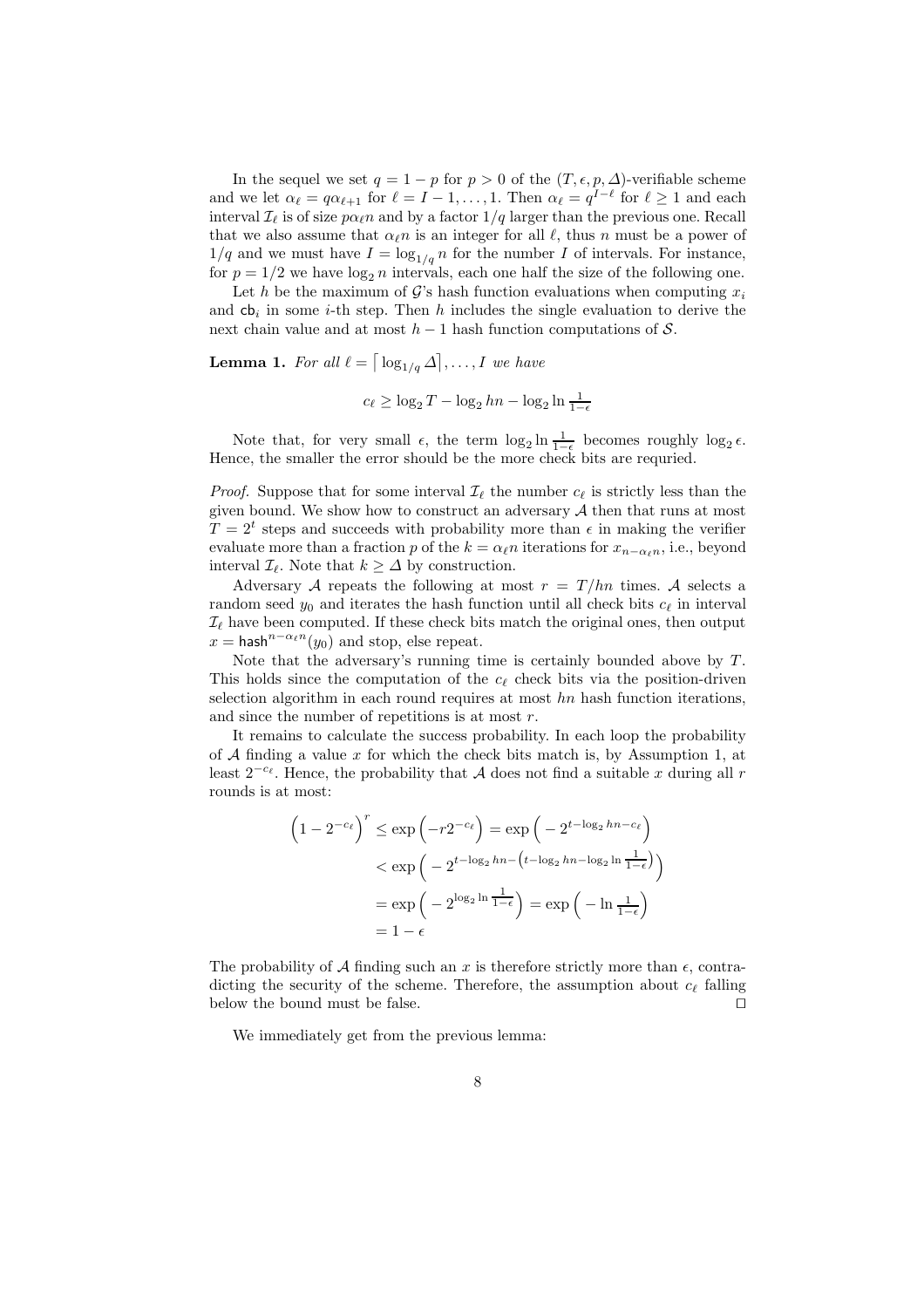**Theorem 2.** Let  $(G, V, S)$  be a  $(T, \epsilon, p, \Delta)$ -verifiable check-bit scheme with lossless encoding and parameter n. Let  $S$  be a position-driven selection algorithm and assume that Assumption 1 holds. Presume further that the computation of a chain of length n requires at most hn hash function evaluations. Then the length of the check-bit vector is at least

$$
\left(\log_2 T - \log_2 hn - \log_2 \ln \frac{1}{1-\epsilon}\right) \log_{1/(1-p)} \frac{n}{\Delta}
$$

*Proof.* According to the lemma, for each  $\ell \geq \lceil \log_{1/q} \Delta \rceil$  and interval  $\mathcal{I}_{\ell}$  we have for the number of check bits:

$$
c_{\ell} \ge t - \log_2 hn - \log_2 \ln \frac{1}{1-\epsilon}
$$

It follows for the overall number of check bits:

$$
\sum_{\ell=\lceil \log \Delta \rceil}^{I} c_{\ell} \ge \left( t - \log_2 hn - \log_2 \ln \frac{1}{1-\epsilon} \right) \cdot \left( \log_{1/q} n - \log_{1/q} \Delta \right)
$$

This proves the lower bound.  $\square$ 

For example, if  $n = 1,024$ ,  $h = 1$  and the verifier chooses a security level of  $T = 2^{40}$  and  $\epsilon = 2^{-20}$ , then for  $p = 1/2 = q$  and offset  $\Delta = 64$  we need approximately  $(40 - 10 + 20) \cdot (10 - 6) = 200$  bits.

### 3.2 Lower Bound for General Check-Bit Schemes

For non-position-driven selection algorithms the size of the output  $cb<sub>i</sub>$  may vary with the intermediate values. Luckily, we can modify the proof above to obtain a slightly relaxed bound.

Take all the values  $\alpha_{\ell}, \mathcal{I}_{\ell}$  etc. as in the previous section and let  $(\mathcal{G}, \mathcal{V}, \mathcal{S})$  be a check-bit scheme, not necessarily with a position-driven selection algorithm. Let  $c_{\ell}$  denote again the number of check bits in interval  $\mathcal{I}_{\ell}$  —which now is a random variable over  $\mathcal{G}$ 's choice. In addition, fix some constant  $a \in (0, 1)$ .

**Lemma 2.** The probability that  $\mathcal G$  picks a seed  $x_0$  such that

$$
c_{\ell} \ge \log_2 T - \log_2 hn - \log_2 \ln \frac{1}{1 - \epsilon^{1 - a}} \quad \text{for all } \ell = \lceil \log_{1/q} \Delta \rceil, \dots, I
$$

is at least  $1 - (I - \log_{1/q} \Delta) \epsilon^a$ .

Substituting  $\log_2 \ln \frac{1}{1-\epsilon^{1-a}}$  by the approximation  $\log_2 \epsilon^{1-a}$  again, the success probability now enters as  $(1-a)\log_2 e$ . Hence, the smaller a the larger the vector length —but the smaller the probability of outputting such a long vector as well.

*Proof.* Suppose for sake of contradiction that this probability is less than  $1-(I \log_{1/q} \Delta$ ) $\epsilon^a$ . Then there exists a fixed  $\ell_0$  in the range such that the probability of  $\mathcal G$  picking a seed  $x_0$  such that

$$
c_{\ell_0} < \text{bound}_{\ell_0} := \log_2 T - \log_2 hn - \log_2 \ln \frac{1}{1 - \epsilon^{1 - a}}
$$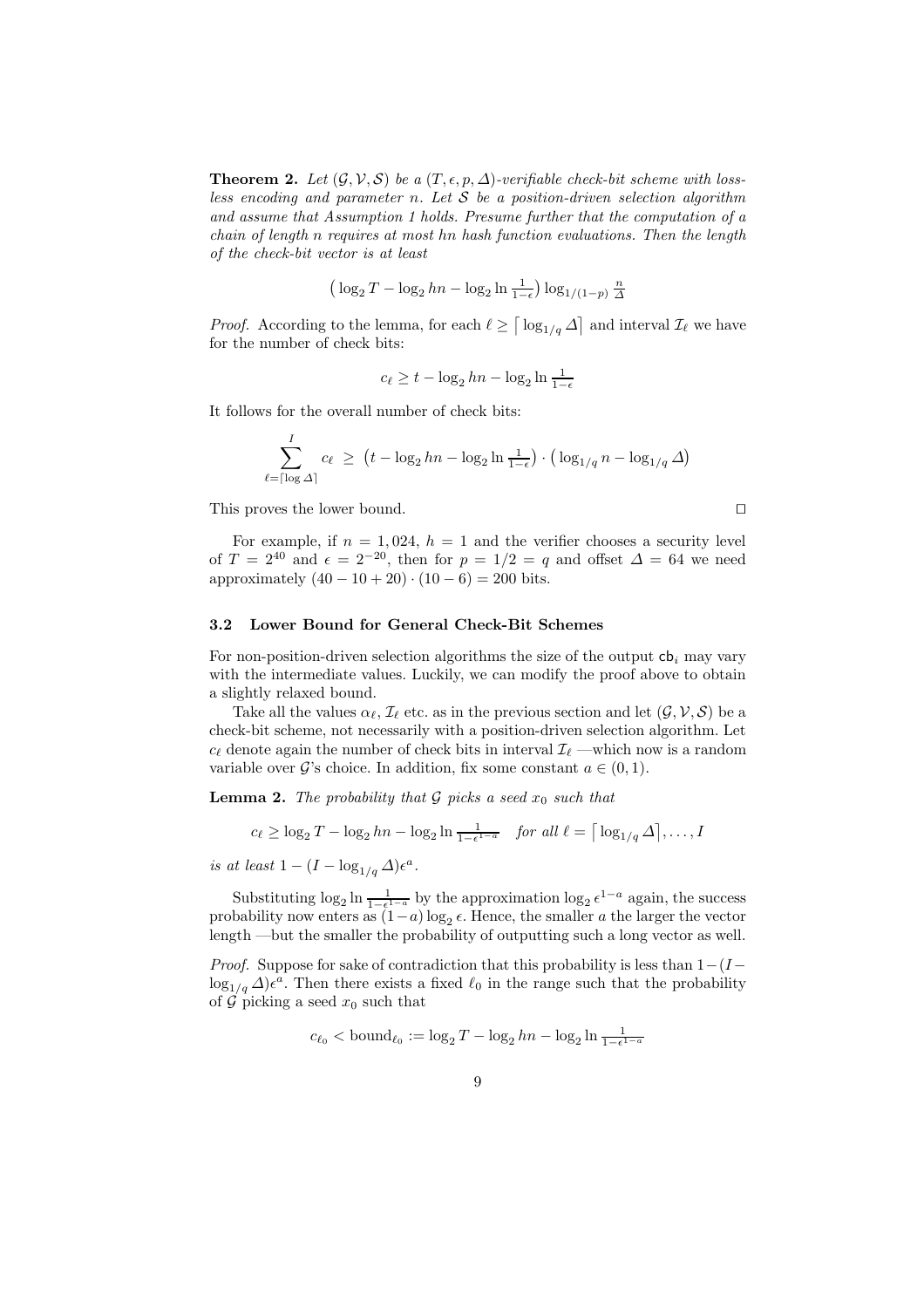is at least  $\epsilon^a$ .

Next, as in the previous case, we construct an adversary  $A$  trying to cause more than a fraction p of the work for interval  $\mathcal{I}_{\ell_0}$  with probability more than  $\epsilon$ . A repeats the following  $r = T/hn$  times. A selects a random seed  $y_0$  and computes the chain for this seed up to time period  $\alpha_{\ell_0} n$ . Let x be hash<sup>n-α<sub> $\ell_0$ </sub>n<sup>'</sup>(y<sub>0</sub>). The</sup> adversary continues to iterate the hash function  $(\alpha_{\ell_0} - \alpha_{\ell_0-1})n$  times. If the check bits do not match the given ones then repeat the process. Else return  $x$ .

The running time of  $\mathcal A$  is bounded above by T since the adversary makes at most  $hn$  hash function iterations for each of the r tries. As for the success probability, condition on the event that G outputs some  $x_0$  for which  $c_{\ell_0}$  < bound<sub> $\ell_0$ </sub>. This happens with probability at least  $\epsilon^a$ . Next note that the adversary succeeds if the at most bound<sub> $\ell_0$ </sub> bits of the attempt match. This happens with probability at least  $2^{-\text{bound}_{\ell_0}}$  according to Assumption 1.

Hence, under the condition that G's seed  $x_0$  causes  $c_{\ell_0}$  to be less than the bound, it follows as before that  $A$  fails with probability

$$
\left(1-2^{-\mathrm{bound}_{\ell_0}}\right)^r<1-\epsilon^{1-a}
$$

The probability that A succeeds in the experiment is therefore more than  $\epsilon^{1-a}$ times the probability that  $c_{\ell_0} <$  bound<sub> $\ell_0$ </sub> for G's output. Multiplying these two probabilities we obtain a successful attack with probability more than  $\epsilon$ . Thus the initial assumption must have been wrong.  $\square$ 

**Theorem 3.** Let  $(\mathcal{G}, \mathcal{V}, \mathcal{S})$  be a  $(T, \epsilon, p, \Delta)$ -verifiable check-bit scheme with lossless encoding and parameter n. Presume that the computation of a chain of length n requires at most hn hash function evaluations and let  $a \in (0,1)$  be a constant. Then, under Assumption 1, with probability at least  $1 - \epsilon^a \log_{1/(1-p)} \frac{n}{\Delta}$  (over  $\mathcal{G}'s$ seed choice) the check-bit vector has at least

$$
\left(\log_2 T - \log_2 hn - \log_2 \ln \frac{1}{1 - \epsilon^{1 - a}}\right) \log_{1/(1-p)} \frac{n}{\Delta}
$$

bits.

### 4 Constructions of Check-Bit Schemes

In this section we present our check-bit scheme. We start with an elementary attempt which provides an *absolute* work bound of  $w = \log_2 T + \log_2 \frac{1}{\epsilon}$  hash function evaluations for the desired security parameter. However, the *relative* performance (relative to the time period and the original number of hash function evaluations) is rather bad, so we elaborate on a construction with relative bound  $p = (\log_2 T + \log_2 \frac{1}{\epsilon})/128$ . This, unfortunately, comes with an increase in the length of check-bit vector.

#### 4.1 Construction with Absolute Bound

In our construction with absolute bound the selection algorithm  $\mathcal S$  simply outputs the least significant bit of intermediate value  $x_{n-i}$  for each percent of computation (i.e., if  $i = \lfloor jn/100 \rfloor$  for some j). Here, the value 100 is chosen rather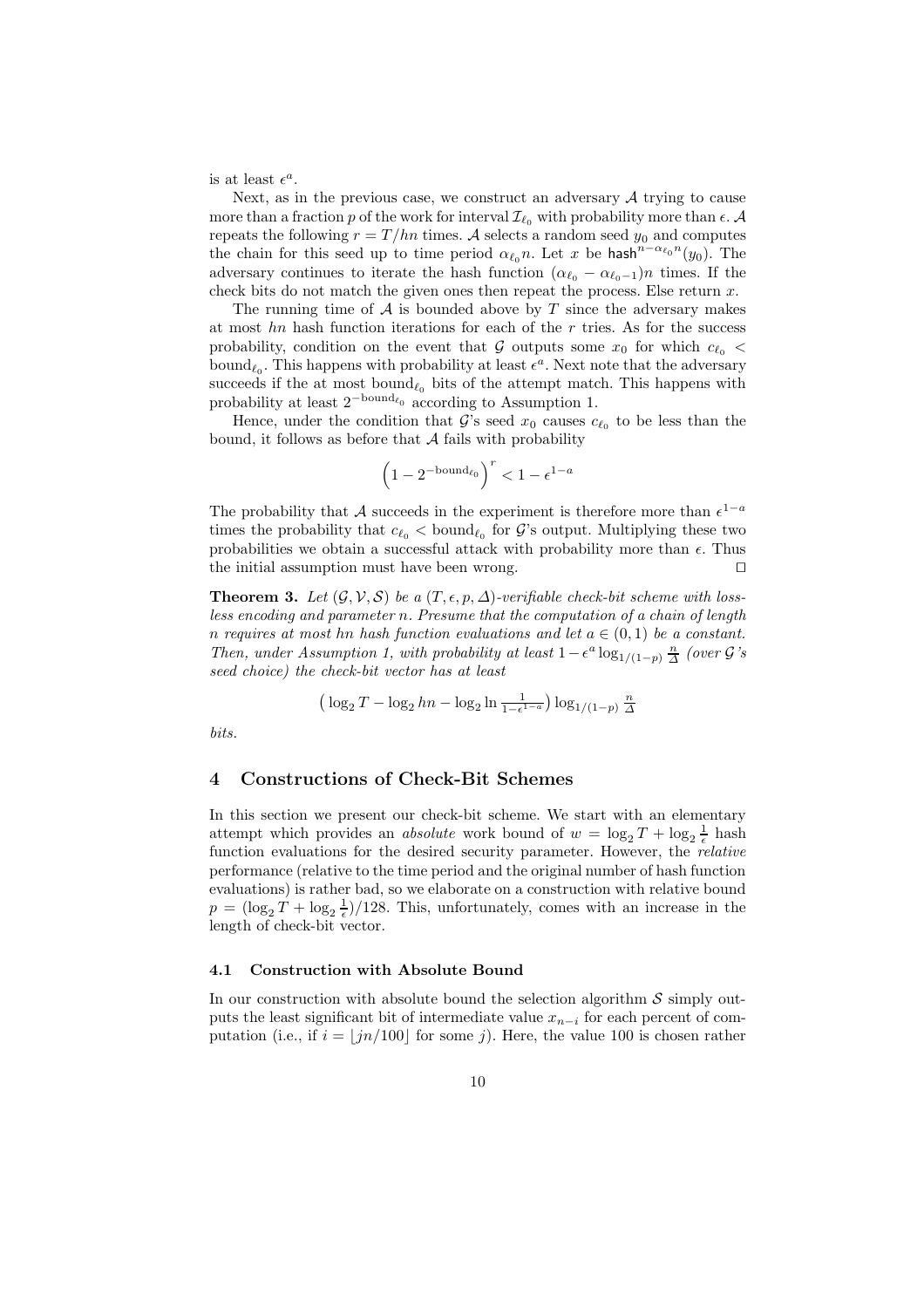arbitrarily; any other granularity may be selected as well. The verifier, when checking some input  $x, i$ , then merely compares the least significant bits of the intermediate values when re-calculating the chain, and stops if a mismatch occurs.

**Construction 4.** The check-bit scheme  $(\mathcal{G}_{abs}, \mathcal{V}_{abs}, \mathcal{S}_{abs})$  with parameter  $n >$ 100 is described by the following selection algorithm:

Algorithm  $S_{abs}(x,i)$ :

if  $i = |j n/100|$  for some  $j \in \{1, ..., 100\}$ then output  $cb_i =$  [least significant bit of x] else output  $cb_i = \lambda$ 

Note that the length of the check-bit vector is constant and adds 100 bits to the public chain's end value  $x_n$  of typically 160 or 256 bits.

The idea of the scheme is as follows. Suppose that the distribution of the bits is approximately uniform, and that the adversary cannot do better than computing chains for randomly chosen seeds. Then, for such a seed the probability of hitting  $w = \log_2 T + \log_2 \frac{1}{\epsilon}$  of the given check bits is at most  $2^{-w} = \epsilon T^{-1}$ . Hence, the overall success probability of the adversary making  $T$  or less steps is at most  $\epsilon$ .

The scheme, as is, does not provide a reasonable relative security level, though. For instance, consider the time period k which is  $\log_2 \frac{1}{\epsilon} - 1$  percent from the end value  $n$ . An adversary that outputs a random  $x$  together with  $k$ makes V evaluate the whole hash function till the end with probability  $2\epsilon$  (because there are at most  $\log_2 \frac{1}{\epsilon} - 1$  check bits in this interval). Hence, for any given  $\epsilon$  the verifier performs 100% of the original computation with probability more than  $\epsilon$  for some point k. We remark that this argument still holds if there is a small offset  $\Delta$  because  $k = (\log_2 \frac{1}{\epsilon} - 1)n/100$  eventually surpasses this value for large  $n$ 's.

Because of our interest in relative bounds we omit a formal security statement and analysis of this scheme here and turn to the next construction instead.

### 4.2 Construction with Relative Bound

The problem with the approach in the previous subsection is that the check bits are distributed equidistantly over the chain of length  $n$ . Yet, the workload of the verifier varies with the distance to the end value and is thus relative to the position. The idea is now to increase the density of check bits towards the end of the chain such that the number of check bits compensates for the reduced work towards the first time periods.

Construction. For our construction we also let the time period number enter into the hash function computation. We formally reduce this to the basic case as follows. Let  $\langle \cdot \rangle$  be some fixed-length encoding (such that the encoding is one-toone for integers  $0, 1, \ldots, n$  and let hash'( $\cdot$ ) be a hash function. Then we define a function hash for inputs  $x_i = \langle i \rangle ||x'_i|$  by

$$
\mathsf{hash}(x_i) = \langle i+1 \rangle ||\mathsf{hash}'(\langle i \rangle || x_i')
$$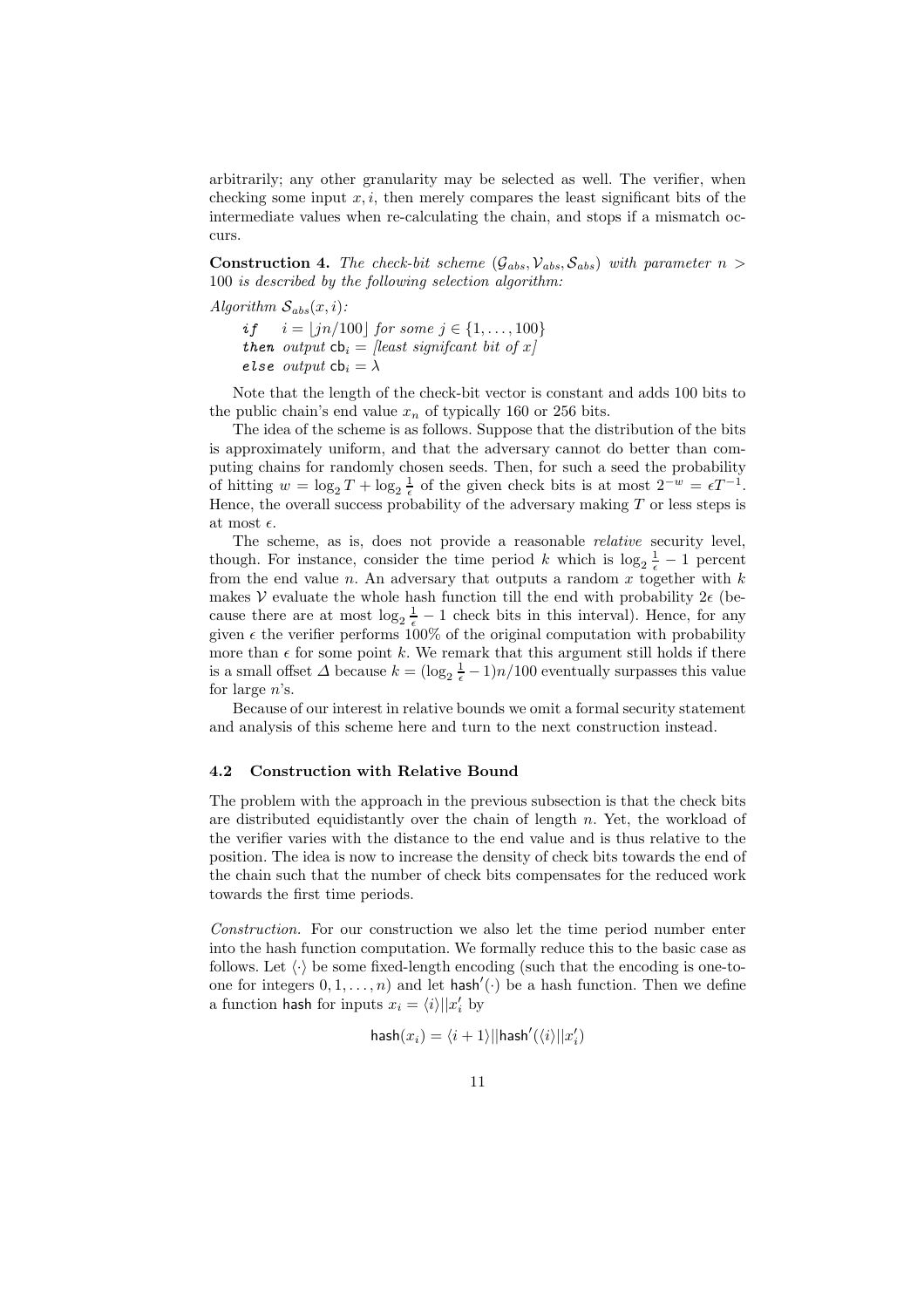For random  $x'_0$  we can now set the start value as  $x_0 = \langle 0 \rangle ||x'_0$  and derive the chain by iterating hash on  $x_0$ . The verifier, when presented a hash value  $x_i = \langle i \rangle ||x'_i,$ should now also check that  $i$  matches the current time period. Observe that the least significant bits of the chain values are still well distributed if hash' is an appropriate hash function.

Next we specify our construction. We partition the chain of length n into  $I =$  $\log_2 n$  intervals of length  $1, 2, 4, \ldots, n/4, n/2$ . For ease of notation we presume that *n* is a power of 2. For  $\ell = 1, \ldots, I$  interval  $\mathcal{I}_{\ell}$  ranges from  $2^{\ell-1}$  to  $2^{\ell} - 1$ (and we add the point n to interval  $\mathcal{I}_I$ ).<sup>3</sup> We also introduce an even value B, the base, which determines the density of the check bits. Typically,  $B = 100$  as in the previous section or, for ease of implementation, B should be a power of two, say 128.

In interval  $\mathcal{I}_I$  we let  $\mathcal{S}_{rel}$  output the least significant bit of the intermediate values at positions  $jn/B$ . In interval  $\mathcal{I}_{I-1}$  we double the check bits by outputting the bits of each value at position  $jn/2B$ . In general, we output the least significant bit of value  $x_{n-i}$  for  $i \in I_\ell$  if  $i = jn/(B \cdot 2^{I-\ell}) = j2^\ell/B$  (with appropriate rounding).

Another refinement is to return the b least significant bits instead of a single one only. This improves the error detection probability. We thus define our checkbit scheme with respect to parameters  $b$  and  $B$  which are arbitrary integers (except that  $B$  is even) and which are fixed for a specific instance.

**Construction 5.** The check-bit scheme  $(\mathcal{G}_{rel,b,B}, \mathcal{V}_{rel,b,B}, \mathcal{S}_{rel,b,B})$  with parameter  $n > B$  is described by the following selection algorithm:

Algorithm  $S_{rel,b,B}(x,i)$ :

if  $i \in \mathcal{I}_{\ell}$  and  $i = \lfloor j2^{\ell}/B \rfloor$  for some  $j \in \{\frac{1}{2}B, \frac{1}{2}B + 1, \ldots, B - 1\}$ then output  $cb_i = \begin{bmatrix} b \end{bmatrix}$  least significant bits of x else output  $cb_i = \lambda$ 

For each interval  $\mathcal{I}_{\ell}$  such that  $|\mathcal{I}_{\ell}| = 2^{\ell-1} \geq B/2$  the variable j runs through  $B/2$  values, for each such values producing b bits output. The union of the remaining intervals with  $\ell < \log_2 B$  ranges (at most) from 1 to B. Hence, there are at most  $B$  further indices producing a non-empty check-bit output. The overall length of a check-bit vector is therefore bounded by:

$$
\frac{1}{2}bB \cdot (I - \log_2 B + 1) + bB = \frac{1}{2}bB \cdot (\log_2 \frac{n}{B} + 3).
$$

If we choose  $B = 128$  and  $b = 2$ , for instance, then we get a check-bit vector of maximal  $128(\log_2 n - 4)$  bits, and for  $n = 1,024$  the check-bit vector is at most 768 bits. We remark that we have rounded off some values for sake of readability; depending on the choice of parameters the actual length may even be smaller.

To eliminate the division with rounding the base  $B$  can be chosen as a power of two,  $B = 2^{\beta}$  with, say,  $\beta = 7$ . Then, with j running through  $2^{\beta - 1}$  and  $2^{\beta} - 1$ , the rounded values of  $j2^{\ell}/B = j2^{\ell-\beta}$  equal the integers  $2^{\ell-1}, \ldots, 2^{\ell}-1$ . To check that i matches one of these values, it therefore suffices to check that  $i \gg (\ell - 1)$ , i.e., i with the least significant  $\ell - 1$  bits knocked off, equals 1.

<sup>&</sup>lt;sup>3</sup> In contrast to the lower bound we move the intervals one position to the left to simplify the implementation.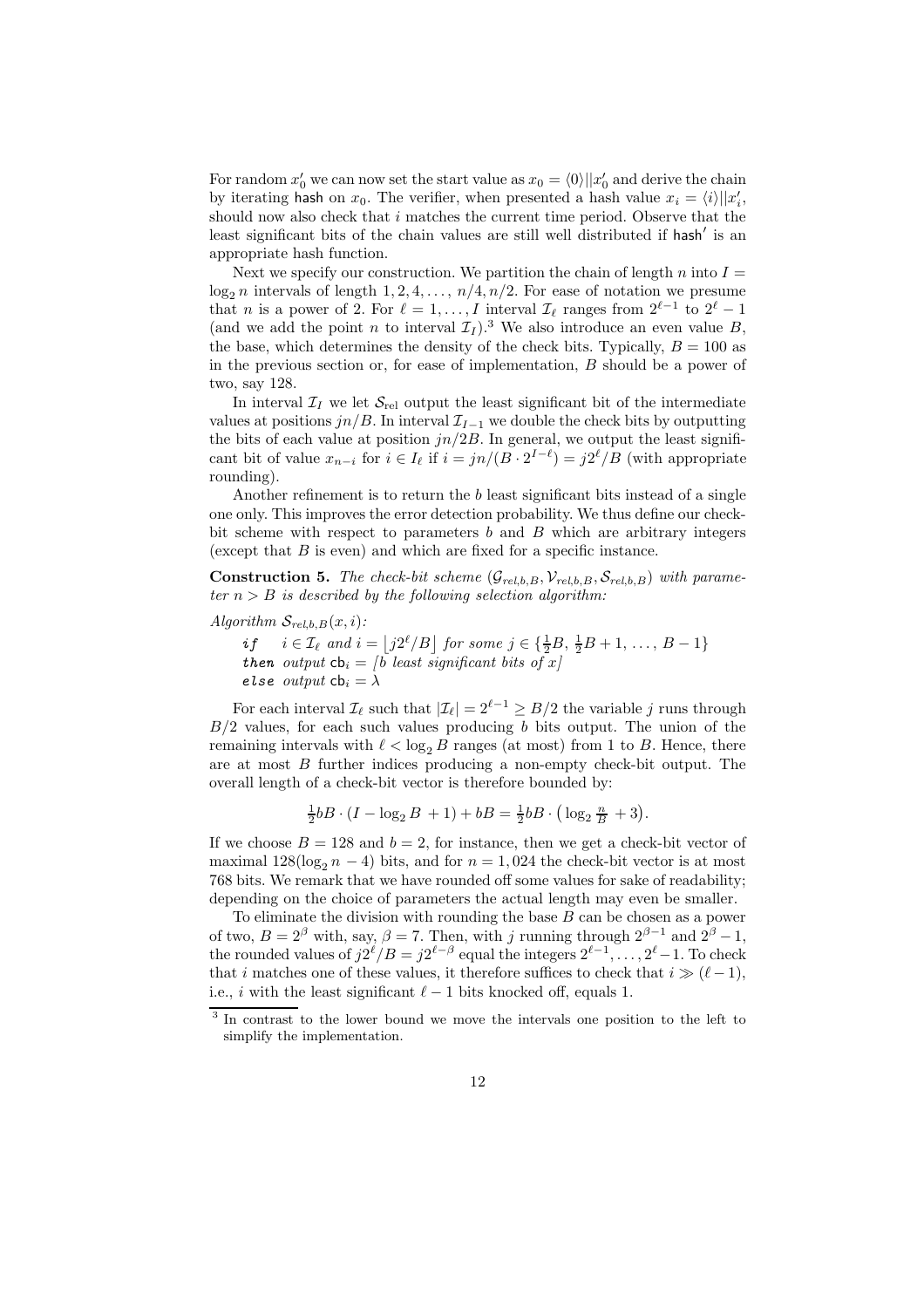Assumptions. In order to show security we first need to specify the assumptions about the hash function. The first assumption basically says that finding preimages for the given chain is impossible, at least within a given bound like  $T_0 \approx 2^{60}$  and  $\epsilon_0 \approx 2^{-40}$ . In particular, giving away some bits of pre-images of chain values must not facilitate the search.

We remark that the parameters  $T_0$ ,  $\epsilon_0$  should not be confused with the flexible and lightweight parameters  $T, \epsilon$  of our improved verification procedures. The values  $T_0$ ,  $\epsilon_0$  are large bounds for adequate security against inverters and collision-finders. They are determined by the choice of the hash function and are usually fixed. Still, they limit of course the choices for  $T, \epsilon$  because the least requirement to make our fast verification algorithm work, is that the chain is not compromised.

To formulate the assumption we can use the description of experiment  $Exp_4$ : **Assumption 6.** For the scheme  $(\mathcal{G}_{rel,b,B}, \mathcal{V}_{rel,b,B}, \mathcal{S}_{rel,b,B})$  in Construction 5 for any adversary  $A$  running in time at most  $T_0$  the probability of  $A$  winning experiment  $Exp_{\mathcal{A}}(T_0, \epsilon_0, 1, 1),$  i.e., the experiment with bounds  $p = 1$  and  $\Delta = 1$ , is at most  $\epsilon_0$ .

Note that the bound  $p = 1$  implies that the verifier can check the complete chain and, in particular, also compares the final value to the original end value. The assumption therefore says that the adversary is not able to find  $(x, k)$  within the success bound  $(T_0, \epsilon_0)$  such that x has not been released before and such that  $x_n = \mathsf{hash}^k(x)$ . It follows that  $x_{n-i} \neq \mathsf{hash}^{k-i}(x)$  for any  $i$  with  $1 = \Delta \leq$  $i \leq k$ . In conclusion, according to the assumption the adversary is not able to find collisions (or possibly the pre-image itself) except with some very small probability, even if given some additional information in form of the check-bit vector.

Although the adversary may not be able to find a pre-image of the chain's end value, it might still be possible to find a related pre-image such that large parts of the check-bit vectors coincide. The following assumption rules this out:

**Assumption 7.** For any two seeds  $x_0, y_0$  such that  $\textsf{hash}^i(x_0) \neq \textsf{hash}^i(y_0)$  for all  $i = 0, 1, \ldots, n$  we assume that the check-bit vectors  $cb(x_0)$  and  $cb(y_0)$  generated by  $S_{rel,b,B}$  are uniformly and independently distributed strings of the corresponding length (where the probability is over the choice of the hash function hash).

Note how this assumption captures the adaptive queries of the adversary to  $Release()$  in an attack. Specifically, the assumption quantifies over all seeds and thus, even if the adversary knows a seed  $x_0$  generated by  $\mathcal{G}_{rel,b,B}$ , it is infeasible to find a different seed complying with (parts of)  $cb(x_0)$  better than with trialand-error.

Both assumptions are satisfied if hash is for example modelled as a random oracle [BR93]. In this case, inverting the chain or finding collisions is extremely unlikely and the bits are then uniformly and independently distributed. From a practical point of view, well-known hash functions like SHA-1 and RIPEMD-160 seem to approximate the assumptions quite well. To best of our knowledge the distribution of the least significant bits is not known to be biased significantly. Similarly, providing very few bits of a pre-image is not known to substantially help inverting the hash function. See [BK03] for results.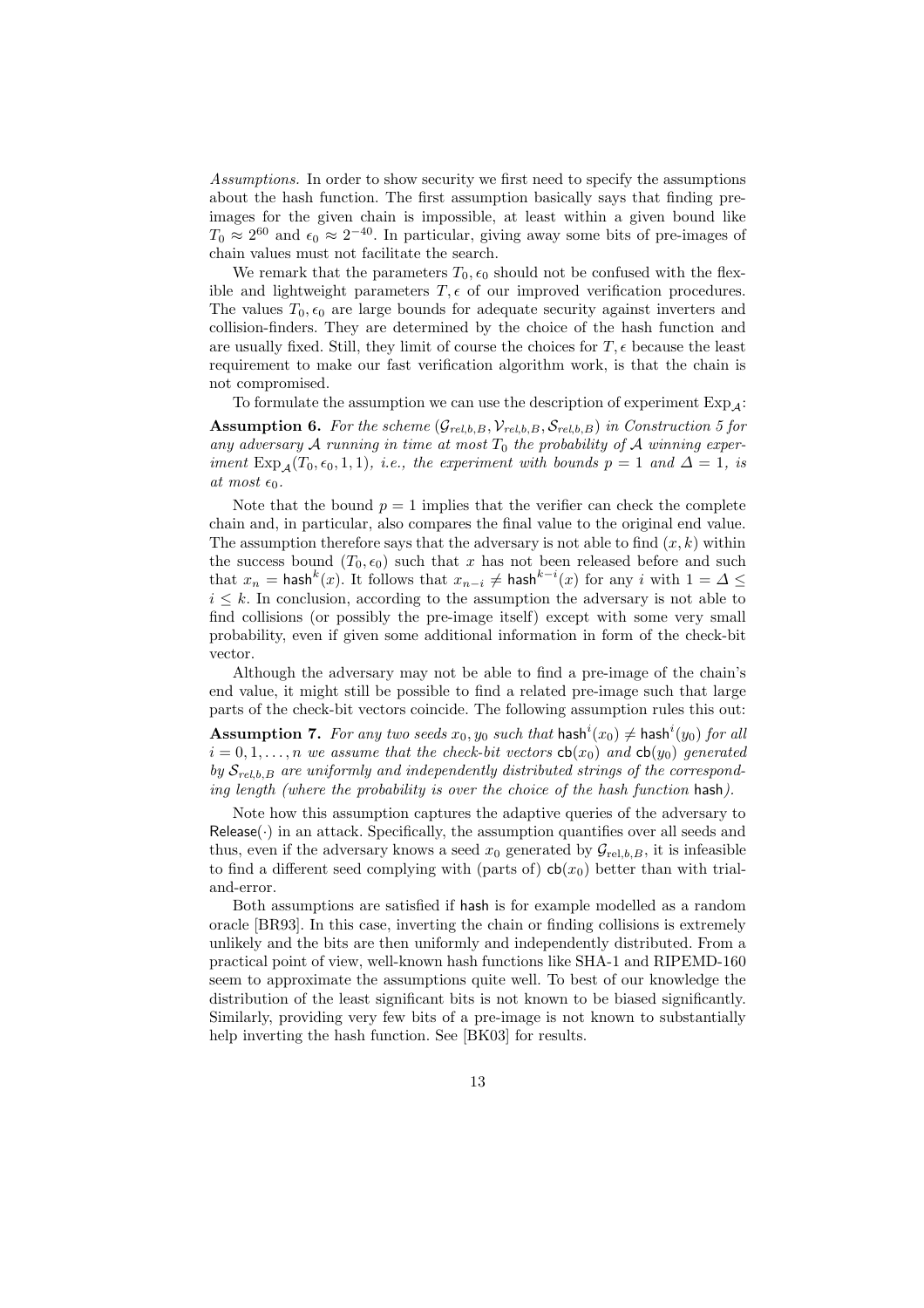Security. We next prove security of our construction under the stated assumptions:

**Theorem 8.** Under Assumption 6 (for parameters  $T_0$ ,  $\epsilon_0$ ) and Assumption 7 the check-bit scheme  $(\mathcal{G}_{rel,b,B}, \mathcal{V}_{rel,b,B}, \mathcal{S}_{rel,b,B})$  in Construction 5 is a  $(p, \Delta)$ verifiable check-bit scheme for

$$
p = \frac{\log_2 T + \log_2 \frac{1}{\epsilon - \epsilon_0} + b}{\frac{1}{2}bB} \quad \text{and} \quad \Delta = B/2
$$

if  $T \leq T_0$  and  $\epsilon_0 \leq \epsilon$  (and  $p = 1$  otherwise). For chains of length n the check-bit vectors have at most

$$
\frac{1}{2}bB \cdot \left(\log_2 \frac{n}{B} + 3\right)
$$

bits.

*Proof.* The case  $p \ge 1$  is trivial, so we condition on  $p < 1$ ,  $T \le T_0$  and  $\epsilon_0 \le \epsilon$ . Consider the adversary's final output  $(x, k)$  with  $k > \Delta$ . Let  $\ell$  be the interval number in which  $k$  lies, i.e.,

$$
\frac{n}{2\cdot 2^{I-\ell}}\leq k<\frac{n}{2^{I-\ell}}
$$

Then, one percent of the work to verify the pair  $(x, k)$  corresponds to at least  $\frac{1}{2} \cdot \frac{1}{2^{I-\ell}}$  percent of the work to verify the whole chain. By construction, on the other hand, the density of the check bits in each interval  $\mathcal{I}_i$  for  $i \leq \ell$  is at least  $2^{I-i}$  ≥  $2^{I-\ell}$  times the one of check bits in  $\mathcal{I}_I$ . Hence, if we perform a fraction p of the verification work for  $(x, k)$ , reading at least a fraction  $p2^{-(I-\ell+1)}$  of the complete chain, then we consult at least

$$
b[p2^{-(I-\ell+1)} \cdot B2^{I-\ell}]
$$
  
= 
$$
b[pB/2] = b\left\lfloor \frac{\log_2 T + \log_2 \frac{1}{\epsilon - \epsilon_0} + b}{b} \right\rfloor \ge \log_2 T + \log_2 \frac{1}{\epsilon - \epsilon_0}
$$

check bits in total. Note that  $|pB/2| < p\Delta \le k$  and therefore we do not reach the end of the chain before accessing all these check bits. In summary, the adversary must find an x such that it matches at least  $\log_2 T + \log_2 \frac{1}{\epsilon - \epsilon_0}$  check bits.

During the attack the adversary may probe at most  $\overline{T}$  inputs  $x = (\langle i \rangle, x')$ by forwarding them to the hash function oracle. First notice that none of these samples yields a collision hash $(x) = x_{i+1}$  for any unreleased part of the chain, except with probability  $\epsilon_0$ . Else this would contradict Assumption 6, because we could easily devise an algorithm from the adversary, winning experiment  $\exp_{A}(T_0, \epsilon_0, 1, 1)$  with probability more than  $\epsilon_0$ . In the sequel we condition on the event that no such pre-image of the chain pops up.

Fix some sample  $x = \langle i \rangle ||x'$  and perform the thought experiment of iterating  $\mathcal{S}_{\text{rel},b,B}$  for input i, x, cb<sub>>i</sub> until b |pB/2| check bits have been produced (or the end is reached). Here we exploit the fact that the sample implicitly defines the position *i*. We can assume that no chain value  $x_j$  for  $i < j$  such that  $x =$ hash<sup>j-i</sup>(x<sub>j</sub>) has been released before; else the adversary could derive the hash value of x for free by simply querying Release instead. In this case, it follows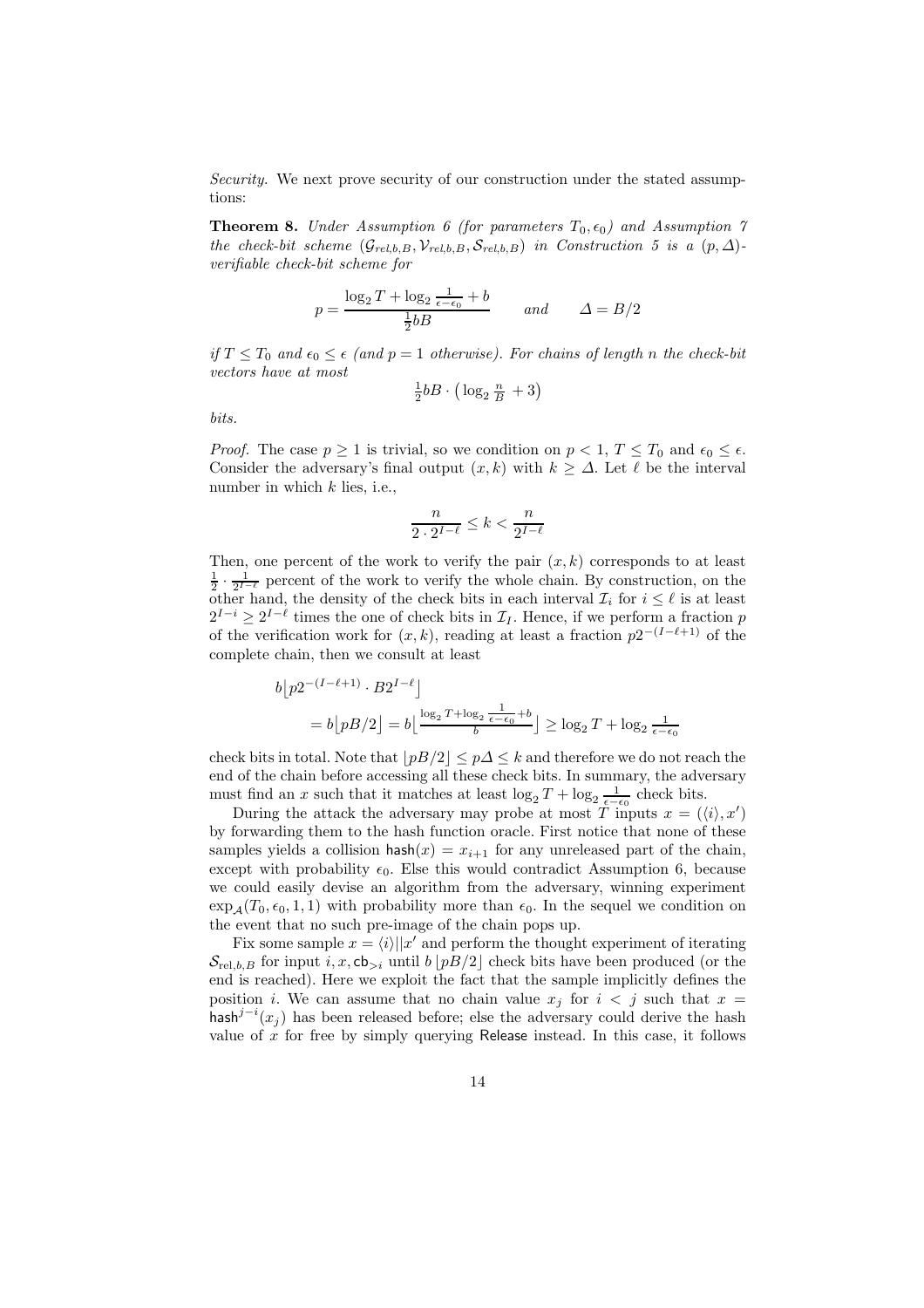again by Assumption 6 that none of the values during the "virtual" iteration matches the values in the chain. According to Assumption 7, the probability that the "virtual" check bits match the  $b |p B/2|$  corresponding bits in cb is then at most  $2^{-b\lfloor pB/2\rfloor}$ . Hence, the probability that any of the at most T samples of the adversary matches is at most

$$
T \cdot 2^{-b \lfloor pB/2 \rfloor} \le T \cdot 2^{-\log_2 T - \log_2 \frac{1}{\epsilon - \epsilon_0}} = \epsilon - \epsilon_0.
$$

Together with the bound  $\epsilon_0$  of the probability that the adversary finds a preimage of the given chain, the result now follows.  $\square$ 

Returning to our example with  $n = 1,024, B = 128$  and  $b = 2$ , for  $T = 2^{40}$ and  $\epsilon = 2^{-20}$  (and  $\epsilon_0 \approx 0$ ) the verifier requires about  $p = 48.5\%$  of the original workload. For  $b = 3$  and vectors of 1, 152 bits the work in this case even reduces to 33%.

We finally contrast the length of check-bit vectors in our solution to the lower bound. Suppose we want to achieve a reduction of 50% and fix  $p = 1/2$ . We further fix the adversarial parameters  $T, \epsilon$ , or at least some upper bound for them. Assume for simplicity that  $\epsilon_0 = 0$ . Then the lower bound says checkbit vectors must be roughly  $(\log_2 T + \log_2 \frac{1}{\epsilon} - \log_2 n) \log_2 \frac{n}{\Delta}$  bits. If we now set  $bB = 4(\log_2 T + \log_2 \frac{1}{\epsilon})$  in our construction, then we achieve  $p \approx 1/2$  and the vector length becomes  $2(\log_2 T + \log_2 \frac{1}{\epsilon})(\log_2 \frac{n}{\Delta} + 2)$  for  $\Delta = B/2$ . In this sense, our solution is close to the lower bound.

### 5 Discussion

We have presented constructions to improve the verification time of hash chains. Our solutions enable the verifier to select a flexible security level and to relate the work to be done to this security level. Our constructions and lower bounds rely on so-called check-bit schemes where basically some bits of the intermediate values are output. Fortunately, such schemes are very simple and can be integrated quite easily; they preserve the simplicity of hash chains and are applicable in general. Disadvantageously, as we have shown, those schemes cannot go below certain bounds when it comes to the length of the check-bit vectors.

It remains an open problem to provide other check-bit schemes with shorter vectors, e.g., by using lossy encoding techniques. Yet, those schemes should have comparable simplicity as the basic scheme in this paper, otherwise the running time may be dominated by the additional effort, invalidating the benefits of faster verification. Similarly, it would be interesting to show lower bounds for more general check-bit schemes.

### Acknowledgment

We thank the anonymous reviewers of RSA-CT 2004 for valuable comments.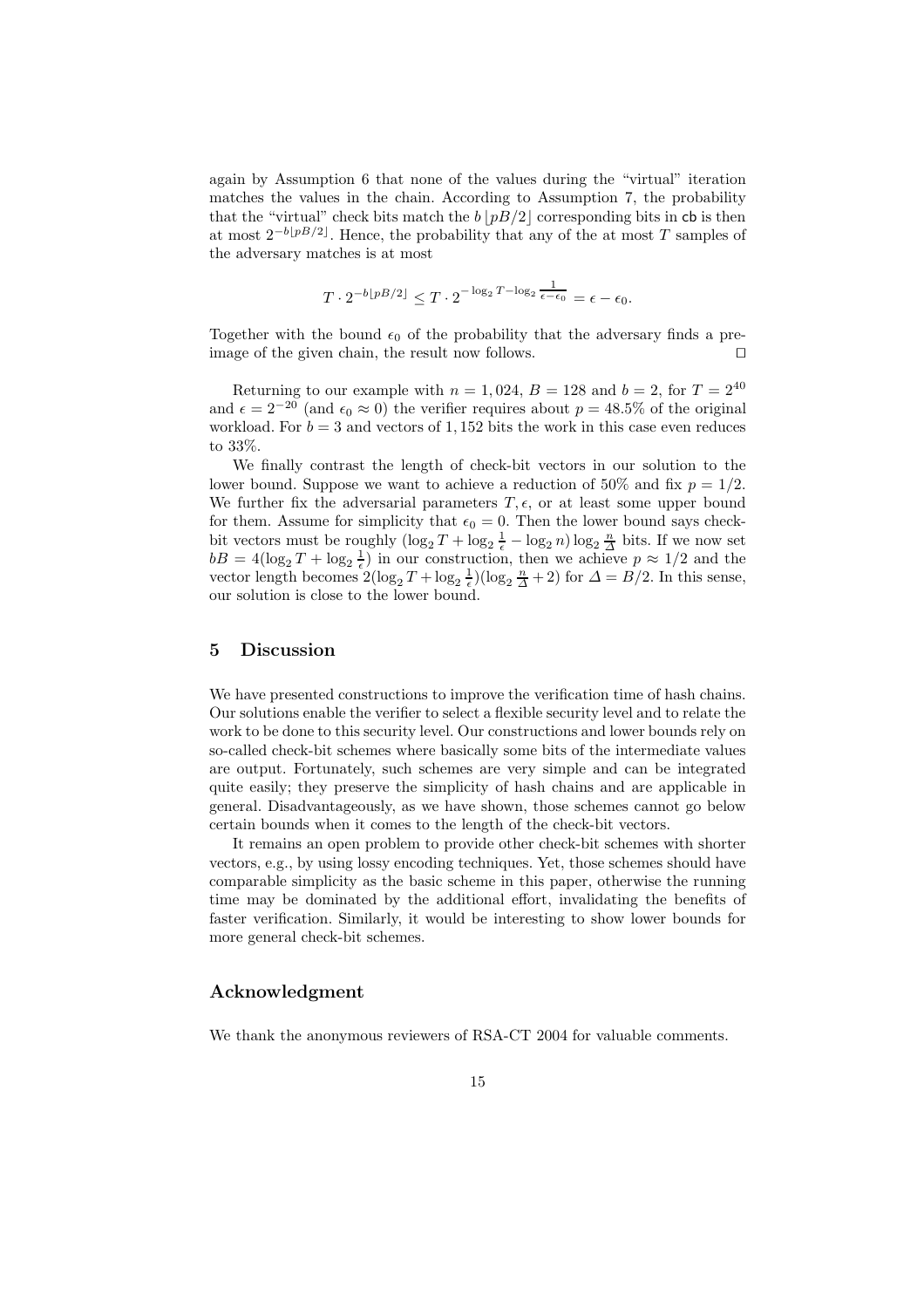#### References

- [BK03] M. Bellare and T. Kohno. Hash Function Balance and its Impact on Birthday Attacks. Number 2003/65 in Cryptology eprint archive. eprint.iacr.org, 2003.
- [BR93] M. Bellare and P. Rogaway. Random Oracles are Practical: A Paradigm for Designing Efficient Protocols. Proceedings of the Annual Conference on Computer and Communications Security (CCS). ACM Press, 1993.
- [CJ02] D. Coppersmith and M. Jakobsson. Almost Optimal Hash Sequence Traversal. Financial Cryptography (FC) 2002, Volume 2357 of Lecture Notes in Computer Science. Springer-Verlag, 2002.
- [DGN03] C. Dwork, A. Goldberg, and M. Naor. On Memory-Bound Funtions for Fighting Spam. Advances in Cryptology — Crypto 2003, Volume 2729 of Lecture Notes in Computer Science. Springer-Verlag, 2003.
- [Fis03] M. Fischlin. Progressive Verification: The Case of Message Authentication. Progress in Cryptology — Indocrypt 2003, Volume 2904 of Lecture Notes in Computer Science. Springer-Verlag, 2003.
- [Hal94] N. Haller. The S/KEY One-Time Password Scheme. Symposium on Network and Distributed Systems Security, pages 151–157. Internet Society, 1994.
- [Hal95] N. Haller. The S/KEY One-Time Password Scheme, 1995.
- [HJP02] Y.-C. Hu, D. Johnson, and A. Perrig. SEAD: Secure Efficient Distance Vector Routing in Mobile Wireless Ad Hoc Networks. Workshop on Mobile Computing Systems and Applications (WMCSA) 2002. IEEE Computer Society Press, 2002.
- [HPJ03] Y.-C. Hu, A. Perrig, and D. Johnson. Efficient Security Mechanisms for Routing Protocols. Annual Symposium on Network and Distributed System Security (NDSS) 2003. Internet Society, 2003.
- [HPT97] R. Hauser, A. Przygienda, and G. Tsudik. Reducing the Cost of Security in Link State Routing. Annual Symposium on Network and Distributed System Security (NDSS)'97. Internet Society, 1997.
- [HSW96] R. Hauser, M. Steiner, and M. Waidner. *Micro-Payments Based on iKP*. Proceedings of SECURICOM'96, Worldwide Congress on Computer and Communications Security and Protection, pages 67–82. ???, 1996.
- [JLMS03] M. Jakobsson, T. Leighton, S. Micali, and M. Szydlo. Fractal Merkle Tree Representation and Traversal. Topics in Cryptology — Cryptographer's Track, RSA Conference (CT-RSA) 2003, Volume 2612 of Lecture Notes in Computer Science, pages 314–326. Springer-Verlag, 2003.
- [Lam81] L. Lamport. Password Authentication with Insecure Communication. Communications of the ACM, 24(11):770–772, 1981.
- [Mer88] R. Merkle. A Digital Signature Based on a Conventional Encryption Function. Advances in Cryptology — Crypto'87, Volume 293 of Lecture Notes in Computer Science, pages 369–378. Springer-Verlag, 1988.
- [Mic96] S. Micali. Efficient Certificate Revocation. Technical Report MIT/LCS/TM-542b, MIT Laboratory for Computer Science, 1996.
- [PCST02] A. Perrig, R. Canetti, D. Song, and D. Tygar. The TESLA Broadcast Authentication Protocol. CryptoBytes, Volume 5, pages 2–13. RSA Security, 2002.
- [Per01] A. Perrig. The BiBa One-Time Signature and Broadcast Authentication Protocol. Proceedings of the Annual Conference on Computer and Communications Security (CCS), pages 28–37. ACM Press, 2001.